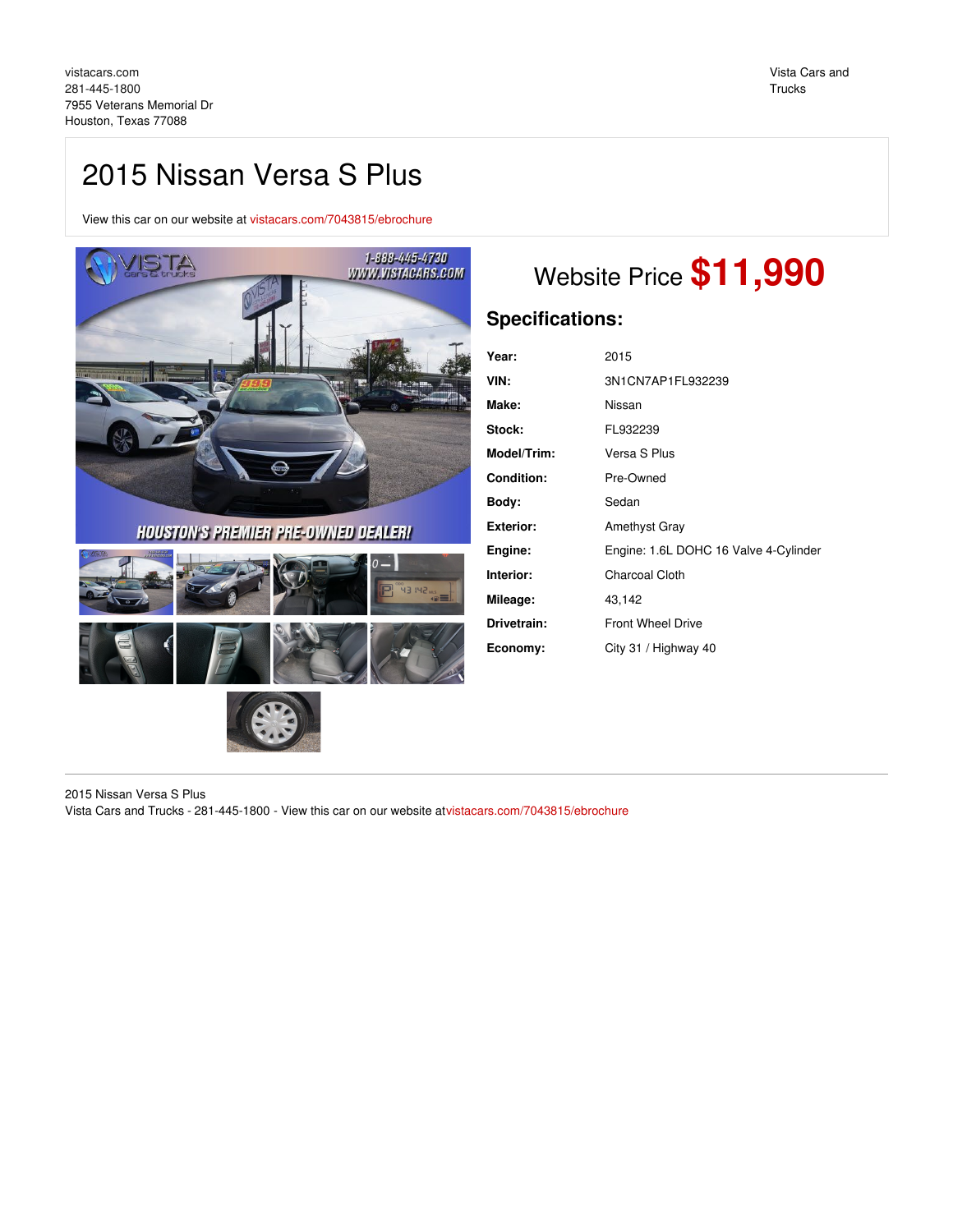

## 2015 Nissan Versa S Plus

Vista Cars and Trucks - 281-445-1800 - View this car on our website a[tvistacars.com/7043815/ebrochure](https://vistacars.com/vehicle/7043815/2015-nissan-versa-s-plus-houston-texas-77088/7043815/ebrochure)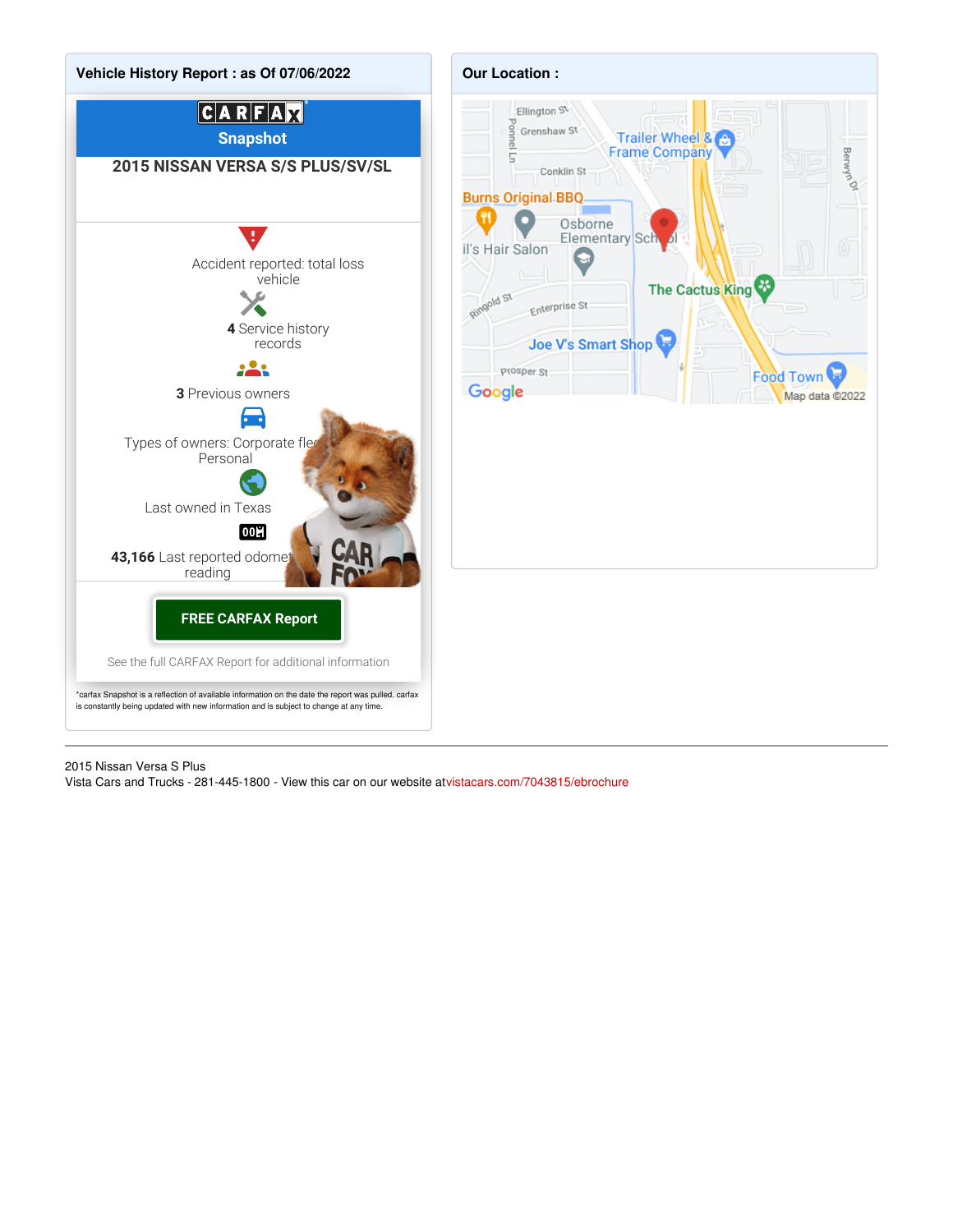## **Installed Options**

## **Interior**

- Adjustable Front Bucket Seats -inc: 4-way manual driver's seat Driver Seat
- 4-Way Passenger Seat -inc: Manual Recline and Fore/Aft Movement
- Bench Front Facing Rear Seat Manual Tilt Steering Column
- Gauges -inc: Speedometer, Odometer, Tachometer, Trip Odometer and Trip Computer
- Manual Rear Windows- Front Cupholder- Rear Cupholder
- Remote Releases -Inc: Mechanical Fuel- Cruise Control w/Steering Wheel Controls
- Manual Air Conditioning- Glove Box- Driver Foot Rest
- Interior Trim -inc: Metal-Look Instrument Panel Insert and Metal-Look Interior Accents
- Full Cloth Headliner- Urethane Gear Shifter Material- Cloth Seat Trim
- Day-Night Rearview Mirror
- Passenger Visor Vanity Mirror w/Driver And Passenger Auxiliary Mirror
- Full Floor Console w/Storage and 1 12V DC Power Outlet Fade-To-Off Interior Lighting
- Full Carpet Floor Covering- Carpet Floor Trim- Cargo Space Lights
- Driver And Passenger Door Bins- Manual 1st Row Windows- Delayed Accessory Power
- Trip Computer- Digital/Analog Appearance- Seats w/Cloth Back Material
- Fixed Front Head Restraints and Manual Adjustable Rear Head Restraints
- 1 12V DC Power Outlet

#### **Exterior**

- Wheels: 15" Steel w/Full Wheel Covers- Tires: P185/65R15 AS -inc: Low rolling
- Steel Spare Wheel- Compact Spare Tire Mounted Inside Under Cargo- Clearcoat Paint
- Body-Colored Front Bumper- Body-Colored Rear Bumper
- Black Side Windows Trim and Black Front Windshield Trim Black Door Handles
- Black Manual Remote Side Mirrors w/Manual Folding- Fixed Rear Window w/Defroster
- Light Tinted Glass- Fixed Interval Wipers- Fully Galvanized Steel Panels
- Black Grille w/Chrome Surround- Lip Spoiler- Trunk Rear Cargo Access
- Aero-Composite Halogen Headlamps

### **Safety**

- Adjustable Front Bucket Seats -inc: 4-way manual driver's seat Driver Seat
- 4-Way Passenger Seat -inc: Manual Recline and Fore/Aft Movement
- Bench Front Facing Rear Seat Manual Tilt Steering Column
- Gauges -inc: Speedometer, Odometer, Tachometer, Trip Odometer and Trip Computer
- Manual Rear Windows- Front Cupholder- Rear Cupholder
- Remote Releases -Inc: Mechanical Fuel- Cruise Control w/Steering Wheel Controls
- Manual Air Conditioning- Glove Box- Driver Foot Rest
- Interior Trim -inc: Metal-Look Instrument Panel Insert and Metal-Look Interior Accents
- Full Cloth Headliner- Urethane Gear Shifter Material- Cloth Seat Trim
- Day-Night Rearview Mirror
- Passenger Visor Vanity Mirror w/Driver And Passenger Auxiliary Mirror
- Full Floor Console w/Storage and 1 12V DC Power Outlet Fade-To-Off Interior Lighting
- Full Carpet Floor Covering- Carpet Floor Trim- Cargo Space Lights
- Driver And Passenger Door Bins- Manual 1st Row Windows- Delayed Accessory Power
- Trip Computer- Digital/Analog Appearance- Seats w/Cloth Back Material
- Fixed Front Head Restraints and Manual Adjustable Rear Head Restraints
- 1 12V DC Power Outlet

### **Mechanical**

- Engine: 1.6L DOHC 16 Valve 4-Cylinder- Transmission: Xtronic CVT- Front-Wheel Drive
- 3.75 Axle Ratio- 47-Amp/Hr 470CCA Maintenance-Free Battery w/Run Down Protection
- 110 Amp Alternator- Gas-Pressurized Shock Absorbers- Front And Rear Anti-Roll Bars
- Electric Power-Assist Speed-Sensing Steering- 10.8 Gal. Fuel Tank
- Single Stainless Steel Exhaust- Strut Front Suspension w/Coil Springs
- Torsion Beam Rear Suspension w/Coil Springs
- Front Disc/Rear Drum Brakes w/4-Wheel ABS, Front Vented Discs and Brake Assist

\*All offers W.A.C. \$0 Down Plus TT&L. Unless otherwise described or listed as "As-Is" Our Vehicles come with a 3mo/3000mi Powertrain Warranty. Vehicle has also passed our Dealer Inspection which includes but not limited to: Engine, Transmission, Differential, Steering, Suspension, Brakes, Electrical and Air Conditioning. All prices are cash plus tax, title, license and fees.